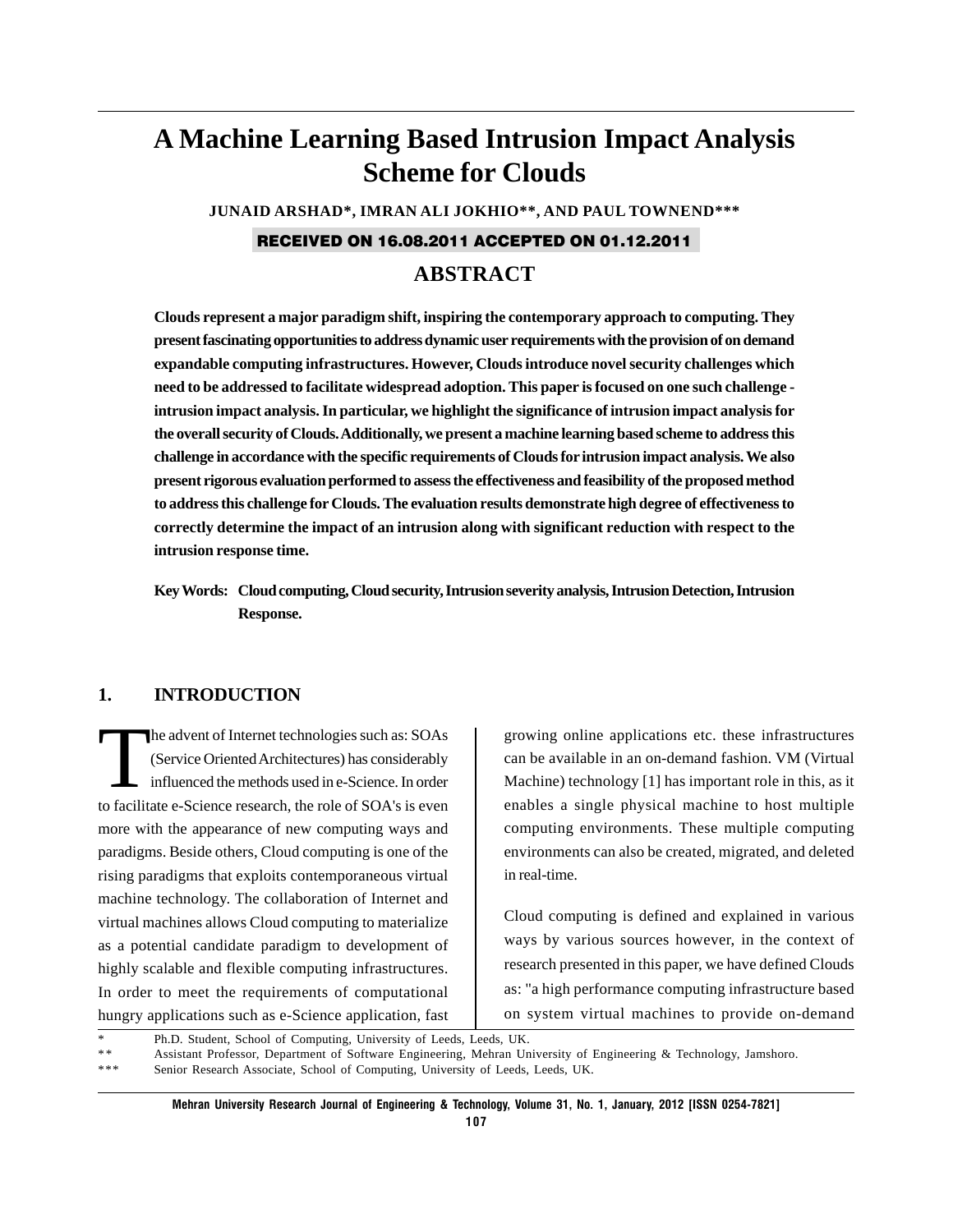resource provision according to the service level agreements established between a consumer and a resource provider".

A Cloud computing setup representing the above definition has been presented in Fig. 1. System virtual machines, as per this definition, are the primary units for the apprehension of a Cloud infrastructure and to emulate a discrete and operating system environment independently. In the scope of this paper, the Cloud based platforms persist to fulfilling computation needs of exhaustive compute workloads, and have been defined as Compute Clouds. Whereas those aimed at large scale data storage as Storage or Data Clouds. In the rest of this paper, Cloud computing and Clouds terms are used interchangeably to refer to our definition of compute Clouds.

As with any other emerging paradigm, different models of Cloud computing have been proposed to harvest its benefits. These are IaaS (Infrastructure as a Service), SaaS (Software as a Service) and PaaS (Platform as a Service) [2]. With regards to these models, the Cloud computing system defined earlier and illustrated in Fig. 1 resembles IaaS and therefore, inherits the characteristics of this model of Clouds. From the definition of Cloud computing presented earlier, the term Cloud computing has been used to refer to IaaS model of Cloud computing for the rest of this paper.

However, security underpins extensive adoption of Clouds as illustrated by [3-4]. In particular, Clouds introduce novel challenges with respect to security such as access control, privacy, and availability [5-7] that need keen efforts to take up them. In relation with this, our research is focused



*FIG. 1. A CLOUD COMPUTING SYSTEM*

**Mehran University Research Journal of Engineering & Technology, Volume 31, No. 1, January, 2012 [ISSN 0254-7821]**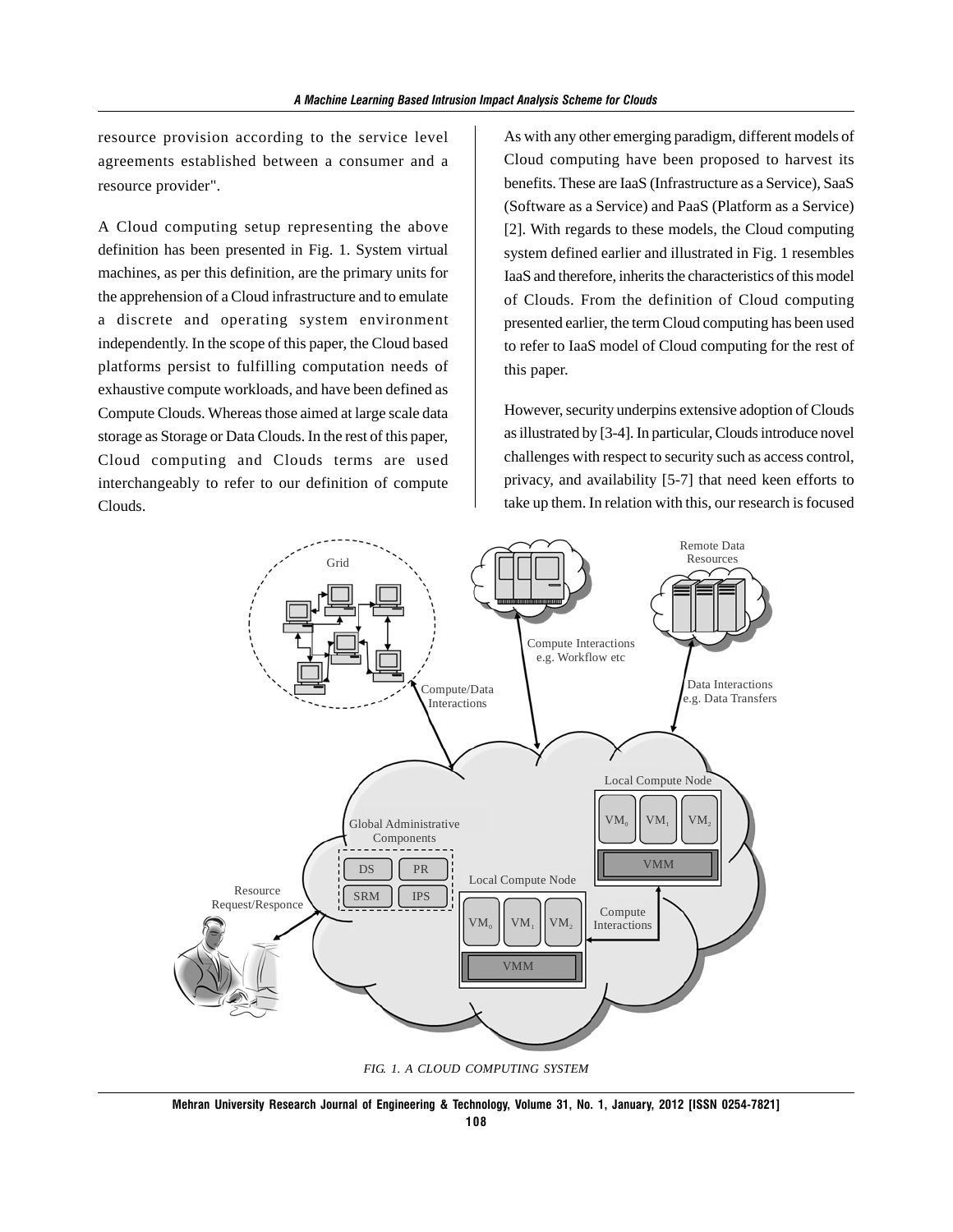at investigating novel security challenges for Clouds and to devise solutions to address these challenges effectively. This paper is focused at one such challenge i.e. intrusion impact analysis which is paramount to achieving effective response to an intrusion. It summarizes our efforts to address this challenge for Clouds in the form of a machine learning based scheme. The scheme enables VM-specific intrusion impact analysis, achieves protection against zero-day attacks whilst significantly reducing the overall intrusion response time. It also presents results from the evaluation of the proposed scheme demonstrating effectiveness of the scheme to correctly determine the impact of an intrusion along with significant reduction in the overall intrusion response time.

This paper is organised as follows. The Section 2 describes the problem and the state-of-the-art related to it. This is followed by a description of system model for the proposed system in Sections 3. Section 4 describes the proposed methodology to address the intrusion impact problem. This is followed by detailed explanation of the various aspects of evaluation including the experimentation and the respective results. The paper concludes with a mention of the conclusions and potential future work in section 6.

## **2. PROBLEM DEFINITION AND RELATED WORK**

The research presented in this paper is related to impact analysis of intrusions in general and for Cloud computing in particular. Furthermore, similarities can be held with traditional network based systems. Therefore, existing literature in these domains has been explored to draw a comparative analysis of the proposed approach with contemporary approaches.

With respect to Cloud computing, to the best of our knowledge, we are the first to identify the intrusion impact analysis problem for such systems. However, there have been efforts in traditional systems to address this problem. An obvious example of such systems is the NIDS (Network Intrusion Detection Systems) where an intrusion detection system is usually deployed at a border node to look after a whole network of computers. As part of the network, different sub-domains or clusters can have varying security requirements. Existing research suggests that the problem of potential varying impact of an intrusion for such systems is addressed by defining customized security policies for such groups of nodes. However, there are certain defining differences between such systems and the virtual machine based systems such as Clouds. Firstly, the policies for traditional network based systems tend to be static, largely due to the static nature of the monitored systems. This is because the groups of nodes tend to have stable security requirements which have been established overtime based on experience with such systems. However, with Clouds, the monitored virtual machines are added and removed dynamically. Furthermore, the security requirements of individual virtual machines are also envisaged to be diverse, aggravating the problem. Secondly, the security policies in traditional systems are designed and managed by a system security administrator, with some input from the users, who is responsible for the security of the whole system. This human intervention can become the weak link to realize customization and on-demand operation offered by Clouds. Additionally, it also affects the intrusion response time thereby affecting the overall security of the system.

With respect to the use of intrusion impact to select optimal response, intrusion response systems [8] use different metrics to achieve this objective. [9-10] represent two such approaches which use a impact metric. However, this metric is assumed to be calculated by a human administrator through an offline analysis at the policy definition stage. In this case, impact is usually calculated based on the administrator's experience and other resources such as CERT (Community Emergency Response Team) [11].

Although, formal methods for evaluation of intrusion impact with respect to applications are presented in [12- 13]. But these formal methods are aimed to facilitate a human administrator and are application specific. The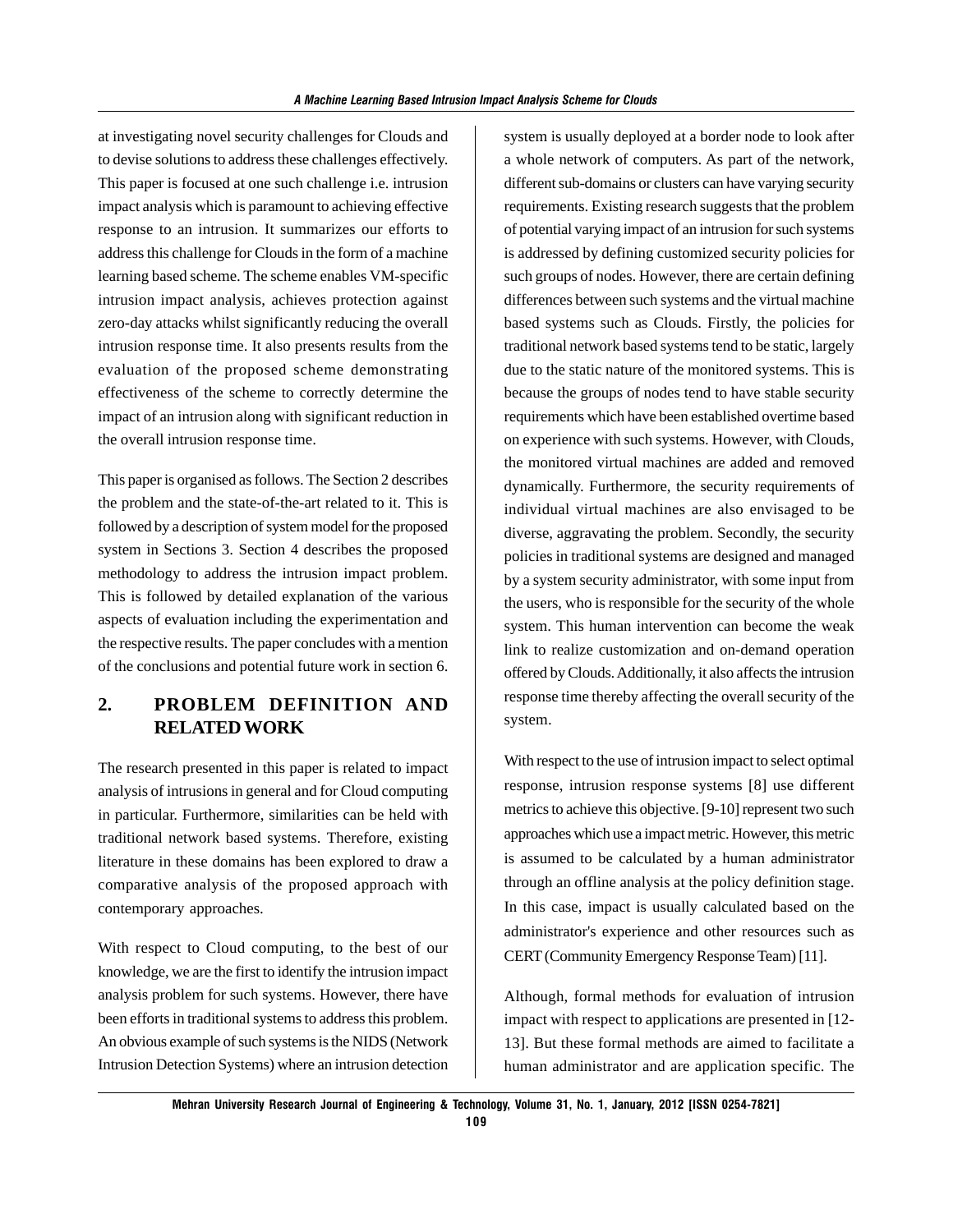impact evaluation method proposed in [12], is function of *Criticality, Lethality, Countermeasures and Net Countermeasures*. The inputs metrics i.e. *Criticality, Lethality, Countermeasures and Net Countermeasures*, to the evaluation function infer from their names that these are subjective and encumber their appropriateness to a user driven system that is flexible and diverse such as Clouds. Furthermore, in the proposed methods the analysis phase is to be carried out by a human that may take it to multifarious problems. Firstly, the metrics in the proposed method are relative hence in order to measure or find the metrics, in-depth or complete working status knowledge of an attacked system, the attack itself, and the system parameters that define the present state of the victim virtual machine. Secondly, only well known intrusions can be anticipated with the metrics that are to be used in the proposed method [12] i.e. Countermeasures and Net Countermeasures. Finally, manual analysis is very cumbersome to response time of the recovery process.

In order to calculate vulnerability impact, a formula with three groups of metric is defined in CVSS (Common Vulnerability Scoring System) [13]. This method is also aimed at manual analysis facilitation of system administration. The manual analysis results in a calculated impact factor of a vulnerability that is assigned to the vulnerability in question. This facilitates the system administration to evaluate the impact of the vulnerability well before its exploitation. On a critical note custom security requirements by the notion of *Environmental Metrics* are not taken into account. These requirements do not participate in the scoring system unless explicitly defined by user to do so. Beside this, the approach [13] has a number of weaknesses and limitations; Firstly, the manual assumption for execution of system wide process. An administrator or representative of a user need to take decisions whilst valuing the impacts of various metrics i.e. Availability, Confidentiality and Integrity. The assigned values to the metrics contribute to analysis and reflect in final impact factor results and metrics. The

target system applications or users may have different priorities (values) than what was assigned by the administrators. Secondly, sometimes the metrics are too abstract to clearly specify in the context of an application and this also hampers humans to clearly define or specify different metrics for various applications. For example, the impact of availability, integrity and confidentiality is defined with three levels i.e. *none, partial or complete*. These three levels of impact are overly abstract and vague for an exact expression of the impact. It is also too difficult to model impact of a specific security attribute with these vague terms of impact analysis. Therefore, it has been concluded that the impact analysis is to be carried with the comprehension of user needs and requirements for a more fine-grained analysis.

As compared to the approaches described above, the approach proposed in this paper is fundamentally different in that it is envisaged to form a part of integrated intrusion detection and impact analysis system explained in [14]. However, this paper is focused at description of a specific component within the system explained in [14] i.e. the intrusion impact analysis component. Due to this, our approach also takes into account the effects of this analysis on the intrusion response time. Therefore, an attempt has been made to minimize disruption in the normal execution of system as part of our approach. Furthermore, our approach is envisaged to incorporate user input via SLAs (Service Level Agreements) which enables our method to be VM specific. As this user input is restricted to the resource acquisition phase, it is considered that impact analysis process does not require any human intervention, whereas, the above explained approaches are agnostic of this fact and therefore, are exposed to the limitations described earlier in this section. In addition to these approaches, there are other approaches for alert correlation. However, they are focused on probabilistic models for predicting the likelihood of a successful intrusion by aggregating alerts from different sources of intrusion detection [15].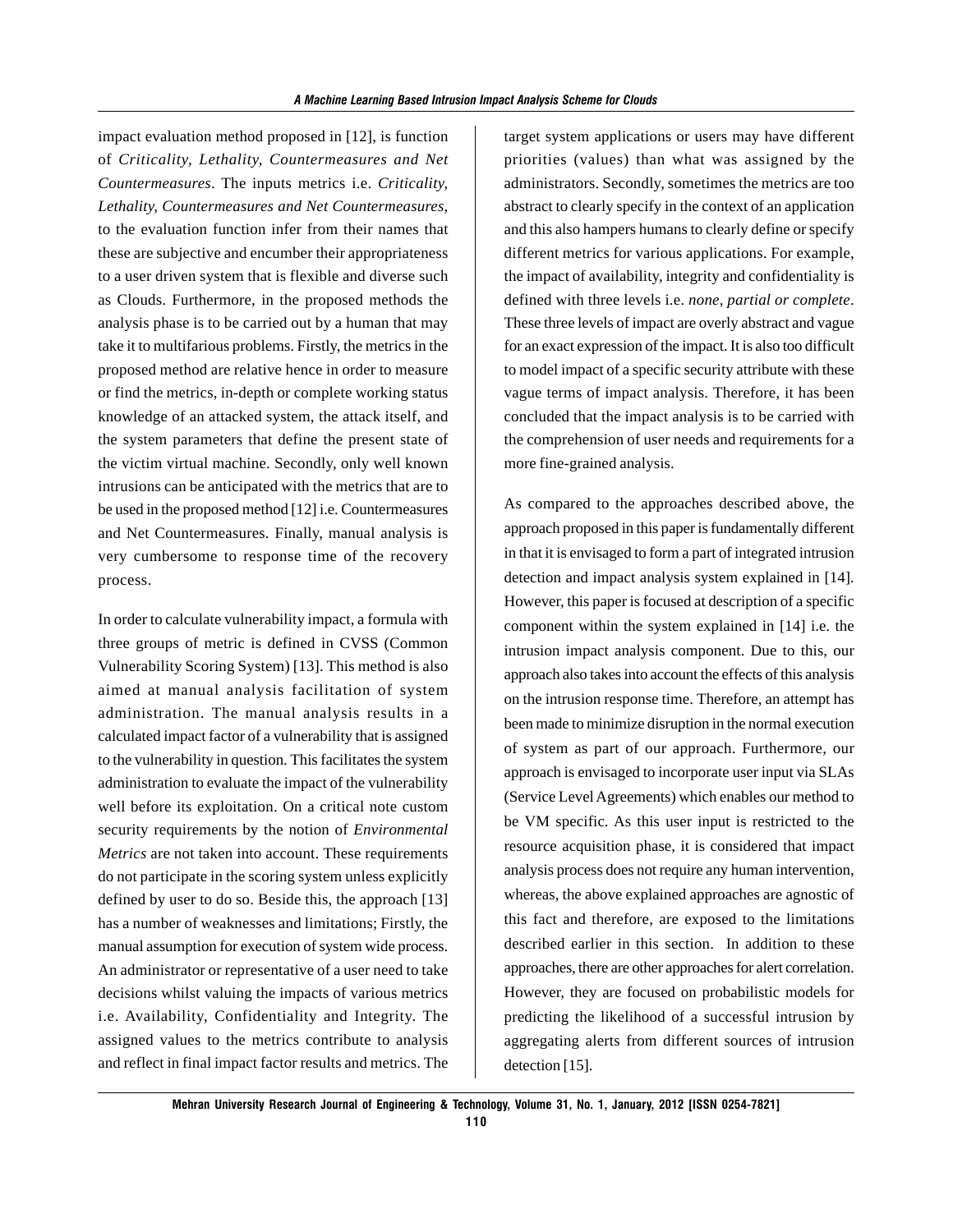## **3. SYSTEM MODEL**

In order to facilitate understanding, Fig. 2 presents a lower level model of the proposed system. As illustrated in Fig. 2, the proposed system is envisaged to reside in the domain 0, the most privileged VM, of a virtualized resource in a Cloud. Therefore, in a Cloud infrastructure, each virtualized resource is envisioned to implement this system as part of other local administrative modules in the domain 0. By developing the proposed system as part of domain 0, the system can assume maximum isolation from the monitored VMs [16]. Furthermore, the visibility of activities performed by monitored VMs is enhanced to the system call level which encapsulates all the activities performed by a guest VM. This also has significant implications with respect to the type of intrusions handled by the proposed system. The proposed system is envisaged to deal with intrusions which can be detected at the hypervisor level using system calls executed by malicious processes within a VM. A detailed fault model has been described in [18].

The proposed system consists of the following components:

- A module to handle system calls executed by VMs System Call Handler.
- An intrusion detection system Detection Engine.
- A database of known attack signatures Attack DB.
- An intrusion impact analysis module Impact Analysis Module.
- □ A module to create and manage VM profiles -Profile Engine.

The Hypervisor, as described in Fig. 2, represents the virtualizing software and facilitates the function of multiple independent VMs within a single physical machine as described by [16]. A SCH (System Call Handler) is envisaged to receive system calls executed by monitored VMs via the system call interface and transfers it to the DE (Detection Engine) to detect any possible malicious operations intended to be performed by the system call. The DE can be either an anomaly based or misuse intrusion detection system. In case of a misuse intrusion detection system, the DE can consult the Attack DB for signatures of known attacks. Otherwise, the DE can consult a PE (Profile Engine) to perform anomaly based intrusion detection. The PE is envisioned to create and manage security profiles for monitored virtual machines and can consult external components such as a global resource manager for the cloud. These profiles include security characteristics of a virtual machine along with other attributes. In the event that a system call is identified as malicious by the DE, the system call is transferred to the IAM (Impact Analysis Module) to evaluate impact of the intrusion identified by the DE. As with the DE, the IAM can also consult with a PE to obtain VM specific information such as security characteristics of the victim VM. Finally, IAM is envisioned to evaluate the impact of an intrusion for a malicious event and communicate with an IRS (Intrusion Response System) to convey the result of impact analysis. The intrusion response process is, therefore, completed by the IRS by executing a response in accordance with the impact analysis.

## **4. CASE FOR THE USE OF CLASSIFICATION TECHNIQUES FOR INTRUSION IMPACT ANALYSIS**

Machine learning based classification techniques have been used in contemporary systems to achieve objectives such as effective intrusion detection as demonstrated by [25-26]. Within this context, intrusion detection problem can be generalized as a classification problem where a classifier has to classify a given event into two classes i.e. normal or malicious. The approaches discussed in [25-26] highlight the effectiveness of machine learning based classification approaches to achieve this objective. These schemes and the results from the evaluation of these efforts provide the motivation to adopt machine learning based classification techniques to achieve the objectives of this research.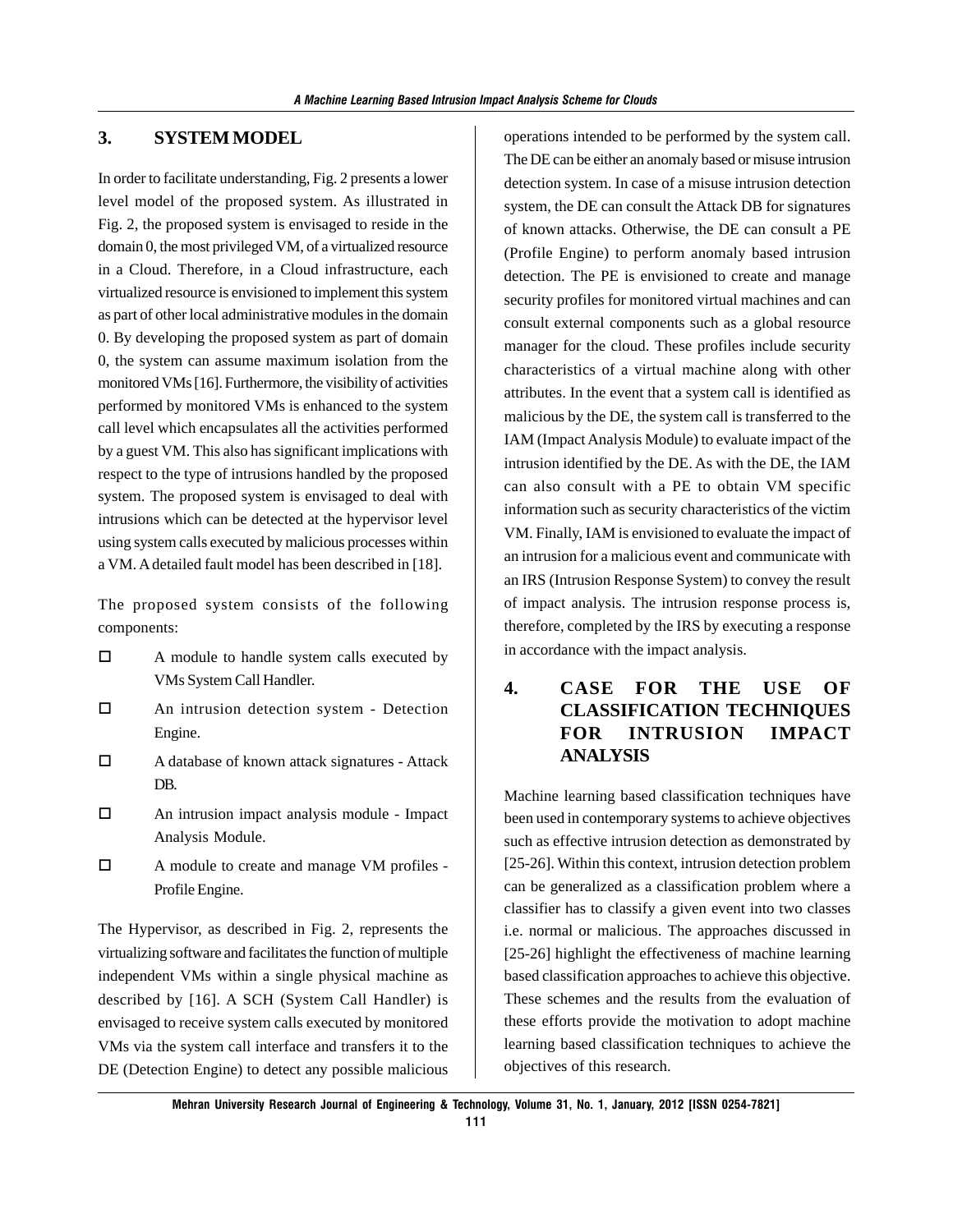In relation to this, the problem of intrusion impact analysis can be generalized as a classification problem. At a particular instance in time t, consider an application  $Z_i$ which represents a workload hosted within a VM and VM $_{i}$ , where  $Z = \{Z_1, Z_2, Z_3, \ldots, Z_n\}$  represents a set of applications hosted within a VM, and  $VV = \{VM_1, VM_2, VM_3, \ldots, VM_k\}$ represents the set of VMs within a Cloud. Clearly,  $Z_i \in Z$ , and  $VM_i \in VV$ . Now, if  $X_i$  represents the security characteristics of an application  $Z_i$  where  $XX = \{X_1, X_2, X_3, \ldots, X_n\}$  represents the set of security characteristics for Z,  $X_i \in XX$ . Also, if  $M_i$  represents an intrusion where  $M = \{M_1, M_2, M_3, \ldots, M_l\}$  represents a set of potential intrusions for a particular application  $Z_i$  where  $l$ is an exponentially large number, the impact *I* of the intrusion  $M_i$  on the application  $Z_i$  can be defined as a function of  $M<sub>i</sub>$  and the security characteristics  $X<sub>i</sub>$  of victim application  $Z_i$  i.e. I=f(M<sub>i</sub>,X<sub>i</sub>).

Now, consider a dataset D containing a record of intrusions on the victim application. Each element  $d_i$  in this dataset

represents a malicious event M<sub>i</sub> which can have a different degree of impact for the victim application. Also, if  $C = \{c_1, c_2, c_3, \ldots, c_p\}$  represents a set of classes or levels of impact, then the impact of the intrusion  $M<sub>i</sub>$  on the victim machine VM<sub>i</sub> can be mapped to one of the element of C. Within this context, the output for function I can be defined as under:

$$
I = f(M_i, X_i) \{ : c_i \}
$$

where  $c<sub>i</sub>$  is an entity in set C representing possible levels of impact.

From the above definitions, the impact analysis of an intrusion results into a classification comprising different levels of impact as represented by C. These levels of impact can be regarded as different classes whereby a class is distinguished by values of different attributes such as; intrusion, state of the SLA, and security characteristics of the victim VM. The argument described above leads to the conclusion that intrusion impact



*FIG. 2. MODEL FOR THE PROPOSED SYSTEM*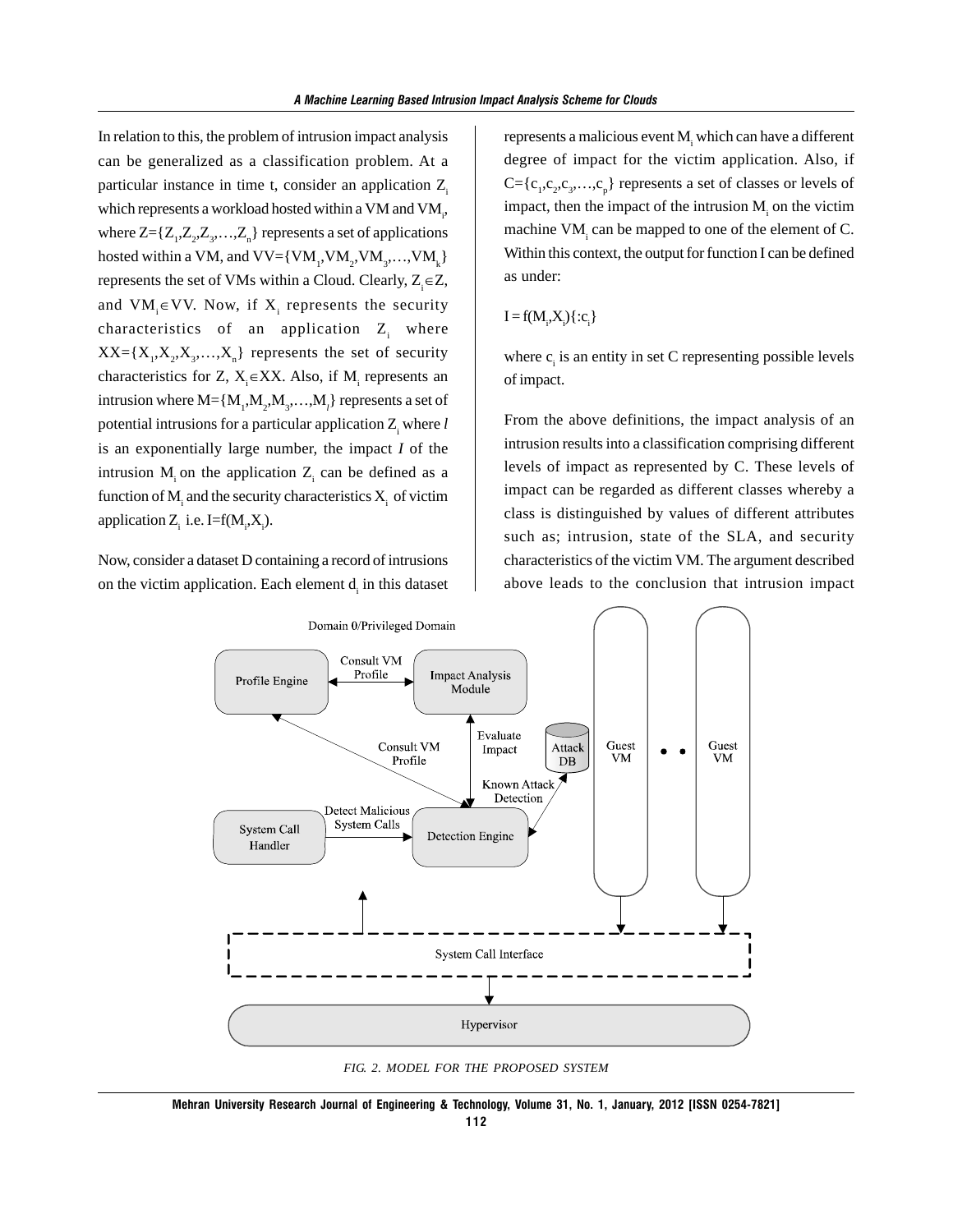analysis problem can be generalized as a classification problem. However, it should be acknowledged that it does require appropriate definition of the levels or classes of impact. Furthermore, as the impact of an intrusion depends on a number of factors described earlier, it increases the complexity of the process and therefore, makes it extremely difficult to evaluate impact for all known intrusions against all possible application types. Machine learning based classification techniques present an opportunity to address this issue efficiently. Therefore, machine learning based classification techniques have been used as part of the proposed scheme to perform intrusion impact analysis.

#### **5. METHODOLOGY**

An intrusion can be the result of exploitation of VM vulnerability. Impact of an intrusion can be driven by various parameters. Therefore it is useful to explain the assumptions of this research. The proposed scheme in this paper is established on the belief that the impact of an intrusion on a virtual machine rely on various factors including; security requirements of an application hosted on a virtual machine, state of a negotiated SLA beforehand, and attack frequency on a victim VM. However, there can be more parameters to analyse impact of an intrusion, but it is assumed that these are profound aspects of a VM.

Security requirements and related policy definitions can be included in a guest VM. Management of these requirements and policy definitions can also be handed over to the target VM itself. In order to achieve this, the target VM may have its own policy engine to coordinate with a privileged VM having impact analysis and detection components. This sort of design is appealing due to its simplicity and easiness while implementing the system of VMs. However, in this model, VM its security requirements, policy definitions and management are not isolated. In case of an attack, the attacker has an advantage to temper the policy definitions and launch attacks for its malicious activities. These malicious activities may look as legal actions of the system as the security policy definitions have been modified. The design is contradictory and also supports our assumption i.e. a VM cannot be trusted to delegate a responsibility of protecting policy definitions and management rather all guest VMs may be treated as malicious. While considering these limitations, the simple and easy to implement design may not be applicable to calculate impact of intrusions. Therefore we adopted a design that may have flexibility to customize security definitions and policies whilst providing complete isolation of policies and their management from the guest virtual machines. In the adopted design the security requirements are proposed negotiation with respect to an appropriate SLA in place. This approach of the design provides ability to a user to list and define the SLA related security requirements in resource acquisition process. In order to specify the security requirements of SLA during resource acquisition process, quantification of the security is need. This has been summarized in our previous work [17].

A SLA states play a vital role in building and maintaining trust of a system. Although, our work is not focused to maintain or build trust of the system, but it is useful to define SLA states to calculate the impact factor of an intrusion. Response time of a workload beside other factors is an important entity and the time while executing a business process or workload, is treated as a state of SLA. In the impact analysis the response time of a workload in execution transforms into remaining time to complete the workload. Time to complete the workload has been defined as SLA state because to our understanding the available time in a VM is significantly affected with an intrusion. Preferably, a SLA state is derived from a number of parameters including metrics of quality of service, available resource etc. In order to include all these parameters in SLA state, a full fledge monitoring system is required to establish, that is why this has been excluded from the scope of this research. However, to avoid this limitation an aggregated metric depicting a SLA state is adopted to analyse the impact formally. Finally, an attack attempt occurrences i.e. frequency that are targeted on a specific security requirement highlights either high value assets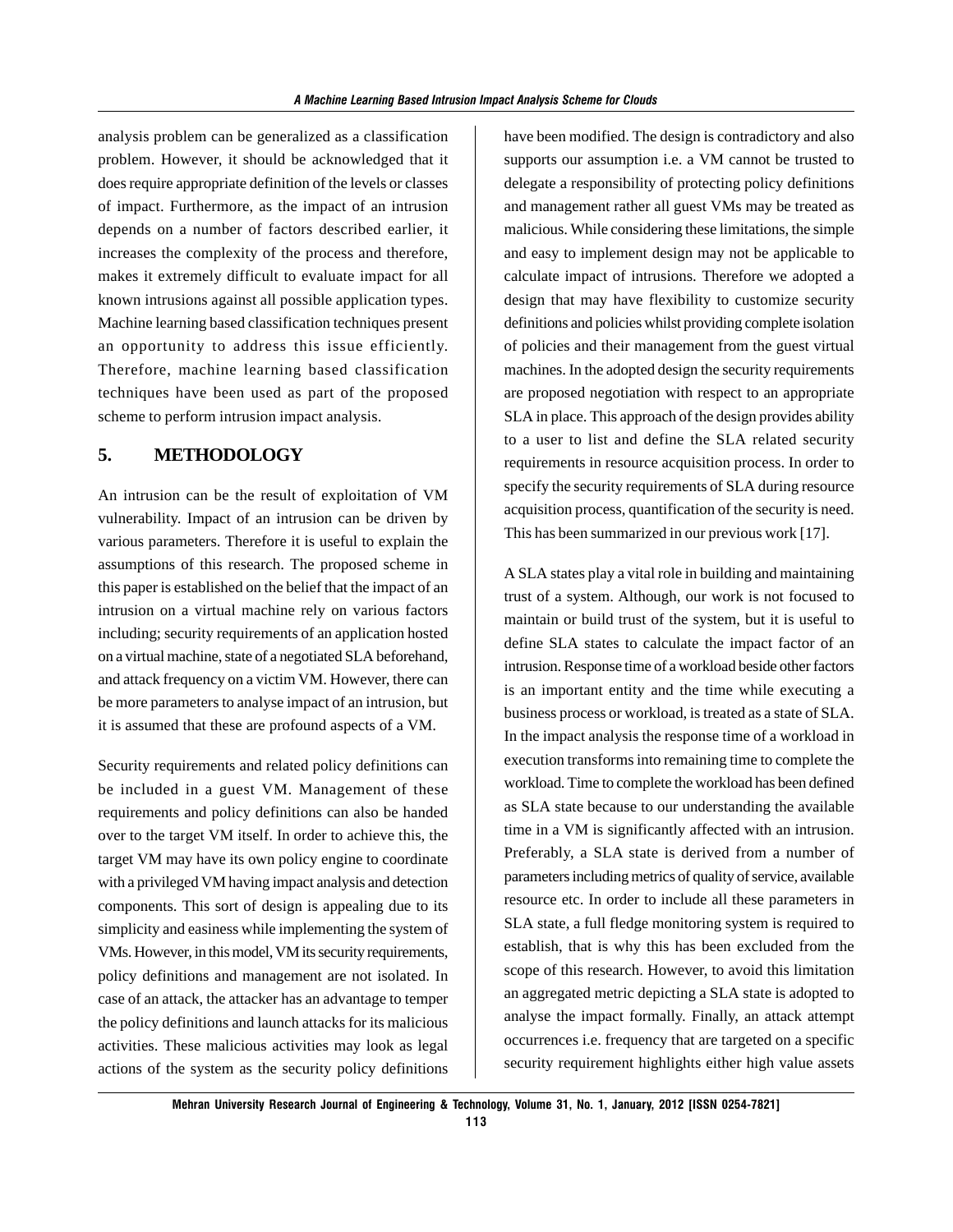are under attack or it is likelihood that a successful attack will soon be launched on the security requirement. Hence, an efficient and timely mechanism is need to prevent the high frequency attacks and very same reason holds behind the designation of attack frequency as one of the prime factors for impact of an intrusion analysis.

As stated earlier, it has been proposed to resolve the impact problem by modelling it as a classification or taxonomical problem. In this context, techniques of machine learning are applied to the creation of taxonomy or to perform the classification. For an offline analysis, unsupervised learning techniques are preferred due the variance over the length of datasets in examination. This property of the unsupervised learning techniques leads to unsuitability for systems that need real-time or concurrent classification. The problem we try to address in this paper is of the real-time classification type so unsupervised learning techniques may not be a candidate solution to it. In supervised learning techniques a learning process or initial training is required to be present for the rest of learning and classification process. But the research problem explained here in this paper does not have any historical data regarding the intrusion impacts over virtual machines neither it can be maintained for a real-time process. Therefore, it is very difficult to apply supervised learning techniques to solve the problem. In order to mitigate this challenge, a dynamic weighted scheme was developed to facilitate training phase for the selected supervised classification technique i.e. decision trees. The details of this scheme have been presented in [18].

## **6. EXPERIMENTATION AND EVALUATION**

As discussed by [19], the effectiveness of an intrusion response is characterised by two factors i.e. (i) the response should be in accordance with the impact of an attack, and (ii) the response should be executed with minimum possible delay. Within this context, the evaluation of the proposed scheme is focused assessment of the scheme against the criteria proposed by [19]. Specifically, the overall evaluation of the proposed system comprised of experiments to evaluate the effectiveness of the intrusion impact analysis scheme with respect to (i) correctly determine the impact of an intrusion and (ii) overall intrusion response time. The overall objective of these experiments is to investigate the effectiveness and feasibility of machine learning techniques for intrusion impact analysis for Clouds. The experiments were conducted on a general purpose workstation with Intel Core 2 Quad CPU 2.83GHz and 4.0GB memory. The machine learning algorithm used for these experiments was C4.5 [20]. The choice of this algorithm is motivated by its splendid success to perform effective intrusion detection as demonstrated by [25- 26]. However, the software used to perform these experiments was the Weka machine learning software [21]. Weka is a machine learning software platform which provides the ability to perform rigorous experiments using various machine learning techniques. The software has a very rich library with respect to machine learning techniques and provides variety of tools to support both graphical user interface and programmable API (Application Programming Interface).

In order to evaluate the performance of the proposed impact analysis scheme, two types of experiments were conducted i.e. intrusion impact analysis experiments and experiments for intrusion response time. For these experiments, random subsets of data produced as part of the process described in [18] were used. The two types of experiments performed are described below along with their respective results.

## **6.1 Experiments for Intrusion Impact Analysis**

In order to assess the proposed scheme, a set of experiments were performed using different training and test datasets. Specifically, each round of the experiments involved four different datasets randomly generated using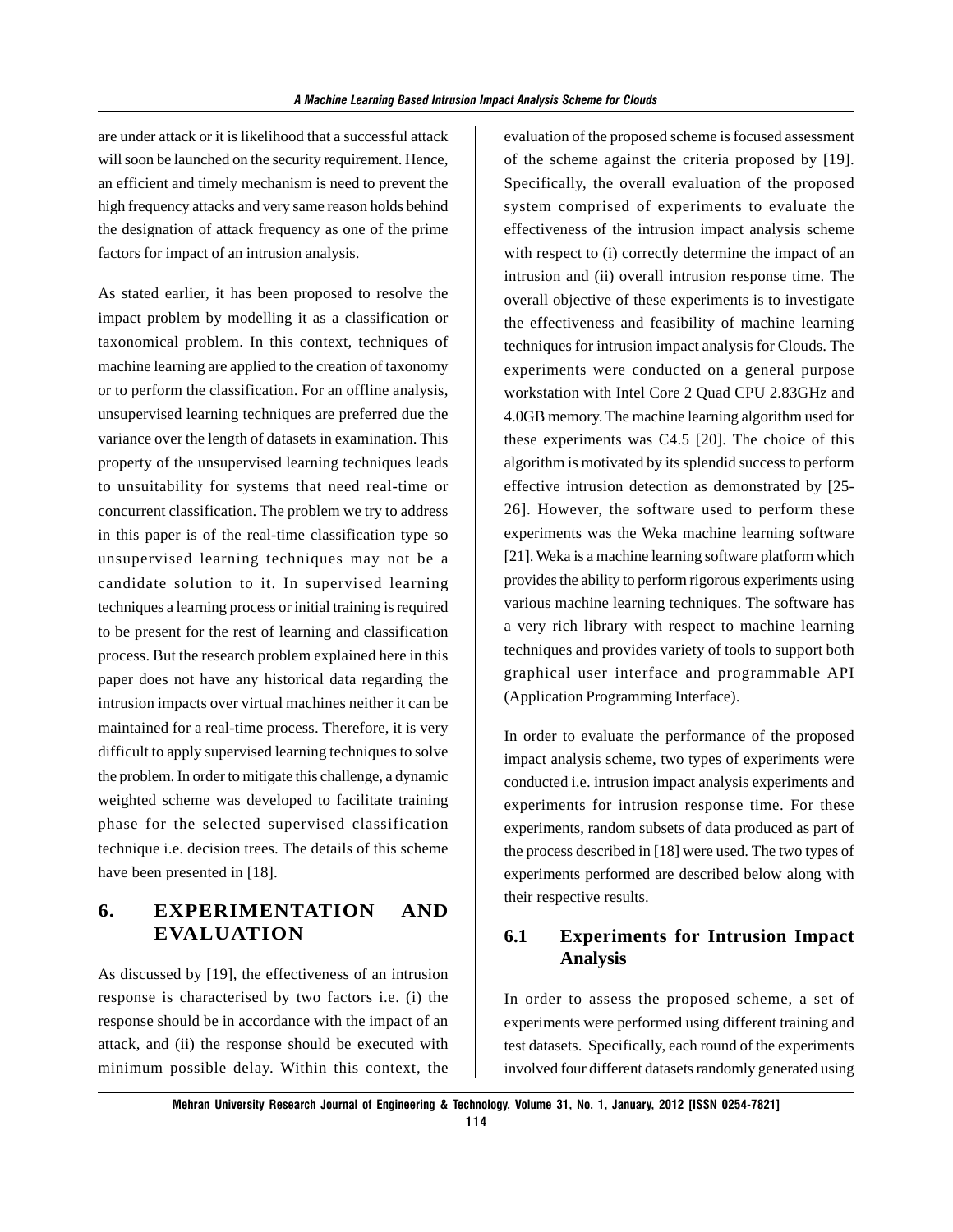the process described in [21]. Additionally, the elements of these datasets were labelled with appropriate classes using the dynamic weighted scheme described in [21]. For each of these four subsets of data, one subset was used as training data to build a classifier. After the training phase, the classifier was tested against the remaining three subsets of data. This ensures that the test data is essentially unseen for the classifier and is different from the training data. Furthermore, these experiments were repeated four times (four rounds) and results were averaged to preserve the objectivity of the experimental results. This effectively means that the experiments were conducted sixteen different randomly generated datasets and results were averaged.

Table 1 presents the results of these experiments where each row in this table represents one round of experiments and each round of experiments is conducted with four different datasets as described above. The entries in this table present the percentage of correctly classified elements from for each experiment. Furthermore, Fig. 3 presents the results of these experiments with dataset 1 as the training dataset and rest as the test datasets.

As can be seen from both the Table 1 and Fig. 3, the results present a very encouraging picture. Although these results present lower success rates than the results of cross validation, still the lowest average success rate is 84.03% which is very promising with respect to the feasibility of using machine learning based classification

**TABLE 1. AVERAGED PERCENTAGE SUCCESS RATES OF EVALUATION WITH DIFFERENT TEST AND TRAINING SETS**

| Training<br>Datasets | Dataset-1 | Dataset-2 | Dataset-3 | Dataset-4 |
|----------------------|-----------|-----------|-----------|-----------|
| Dataset-1            | X         | 89.959    | 86.824    | 92.176    |
| Dataset-2            | 90.578    | X         | 88.912    | 94.665    |
| Dataset-3            | 91.171    | 84.031    | X         | 90.440    |
| Dataset-4            | 94.273    | 94.275    | 92.242    | X         |

techniques for the impact evaluation problem. Furthermore, Fig. 4 presents the average success rates for these experiments. As can be seen from this figure, the lowest average success rate is 84.03% whereas most of the remaining results have success rates higher than 90%. This is reflects a high degree of effectiveness of the scheme and therefore, demonstrates the effectiveness of the proposed approach for intrusion impact analysis for Clouds in general and feasibility of using machine learning based classification approaches for problem addressed in this paper in particular.



*FIG. 3. RESULTS OF EXPERIMENTS WITH DATASET 1 AS TRAINING AND REST AS TEST SETS*



*FIG. 4. AVERAGE SUCCESS RATES FOR ALL ROUNDS*

**Mehran University Research Journal of Engineering & Technology, Volume 31, No. 1, January, 2012 [ISSN 0254-7821]**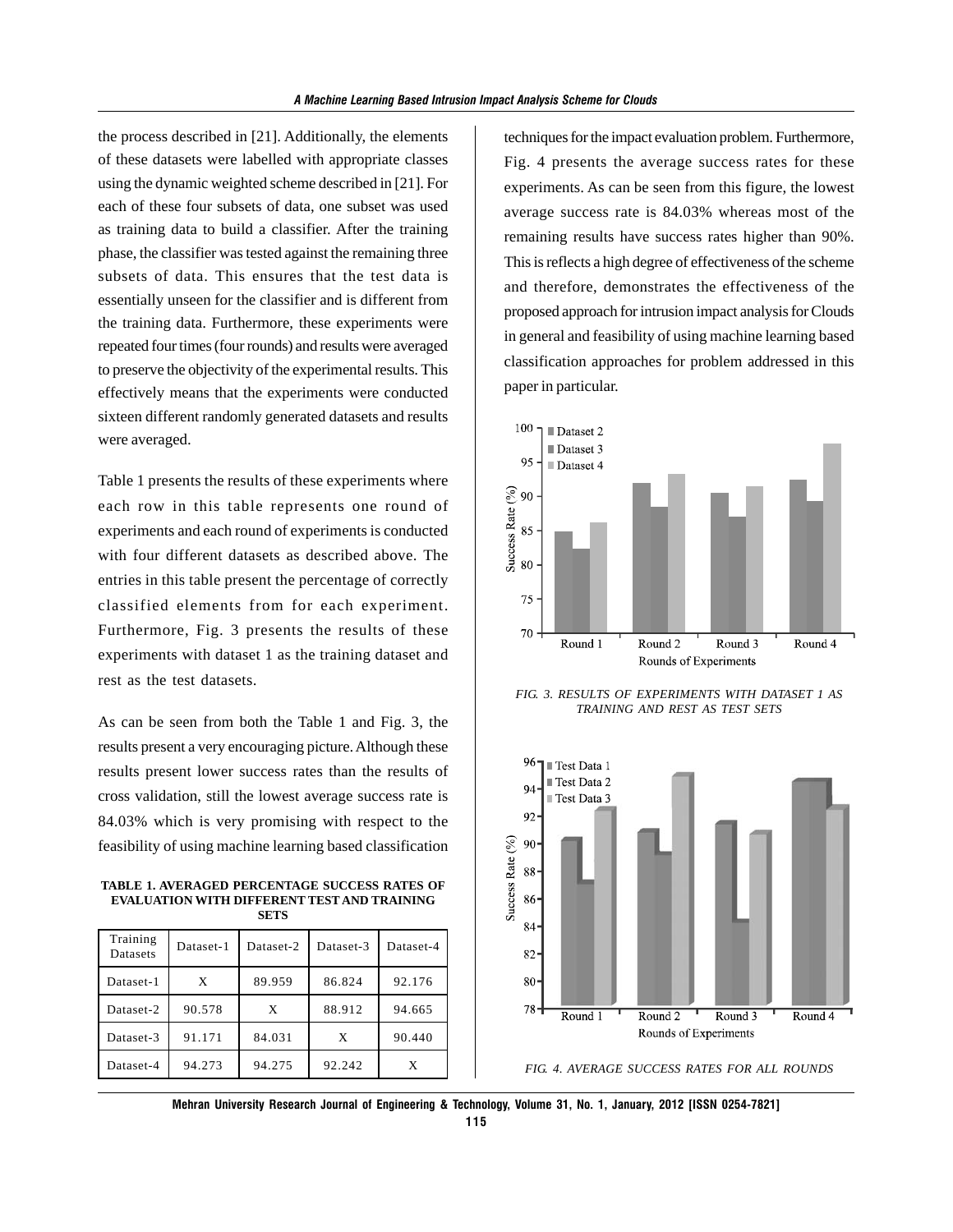## **6.2 Experiments for Intrusion Impact Analysis Time**

For the purpose of the evaluation with respect to impact analysis time, the experimental data is divided into a number of sub-datasets randomly to achieve rigorous evaluation. Additionally, in order to assess the impact analysis time for the proposed method, the time required by a classifier to evaluate severity of one malicious event is calculated using Java's built-in functionalities. This time is then averaged over the entire population of each dataset and therefore represents average impact analysis time for a classifier. These experiments are repeated four times (each represented as a round in Fig. 5) to take into account the repeatability of the experiments. The results of these experiments along with the average impact analysis times for respective rounds of experiments have been presented in Fig. 5 and Table 2.

As evident from Table 2, the average impact analysis time for all the experiments is less than 2µs with a best of 1.463µs which represents an exceptional improvement as compared to the 7seconds required by a highly experienced human administrator [22]. Furthermore, pH [23] represents an effort to develop an automated intrusion response



system by simply delaying or aborting abnormal system calls. Although pH only delays or aborts system calls without doing any further processing, it is reported to incur average time overhead of 4.7µs. In comparison with this overhead, the best average impact analysis time from Fig. 5 i.e. 1.463µs represents significant improvement. This improvement is further enhanced considering the fact that the time consumed in pH is for delaying system calls whereas the time consumed in this research is to perform rigorous intrusion impact analysis thereby facilitating rigorous intrusion response. This demonstrates the effectiveness of the proposed method to facilitate effective intrusion response with reduced overall intrusion response time.

The overall intrusion response is composed of (i) the intrusion detection time, (ii) the impact analysis time, and (iii) response execution time [22]. Within this context, the scheme proposed in this paper is focused at intrusion impact analysis and therefore envisages to achieve significant reduction in the overall intrusion response time by reducing the impact analysis time. Therefore, the experiments conducted with respect to intrusion impact analysis time represent an effort to evaluate the contribution of the proposed scheme towards the overall intrusion response time. The results presented in Table 2 show the significant reduction in the impact analysis time achieved by the proposed scheme via the use of machine learning technique and remark a significant improvement as compared to the traditional approaches. This clearly

**TABLE 2. AVERAGE IMPACT ANALYSIS TIMES IN MICROSECONDS FOR THE PROPOSED METHOD**

| Training<br><b>Datasets</b> | Dataset-1 | Dataset-2 | Dataset-3 | Dataset-4 |
|-----------------------------|-----------|-----------|-----------|-----------|
| Dataset-1                   | X         | 1.638     | 1.648     | 1.598     |
| Dataset-2                   | 1.619     | X         | 1.685     | 1.545     |
| Dataset-3                   | 1.696     | 1.793     | X         | 1.775     |
| Dataset-4                   | 1.487     | 1.463     | 1.754     | X         |
| Average                     | 1.600     | 1.632     | 1.697     | 1.639     |

**Mehran University Research Journal of Engineering & Technology, Volume 31, No. 1, January, 2012 [ISSN 0254-7821] 116**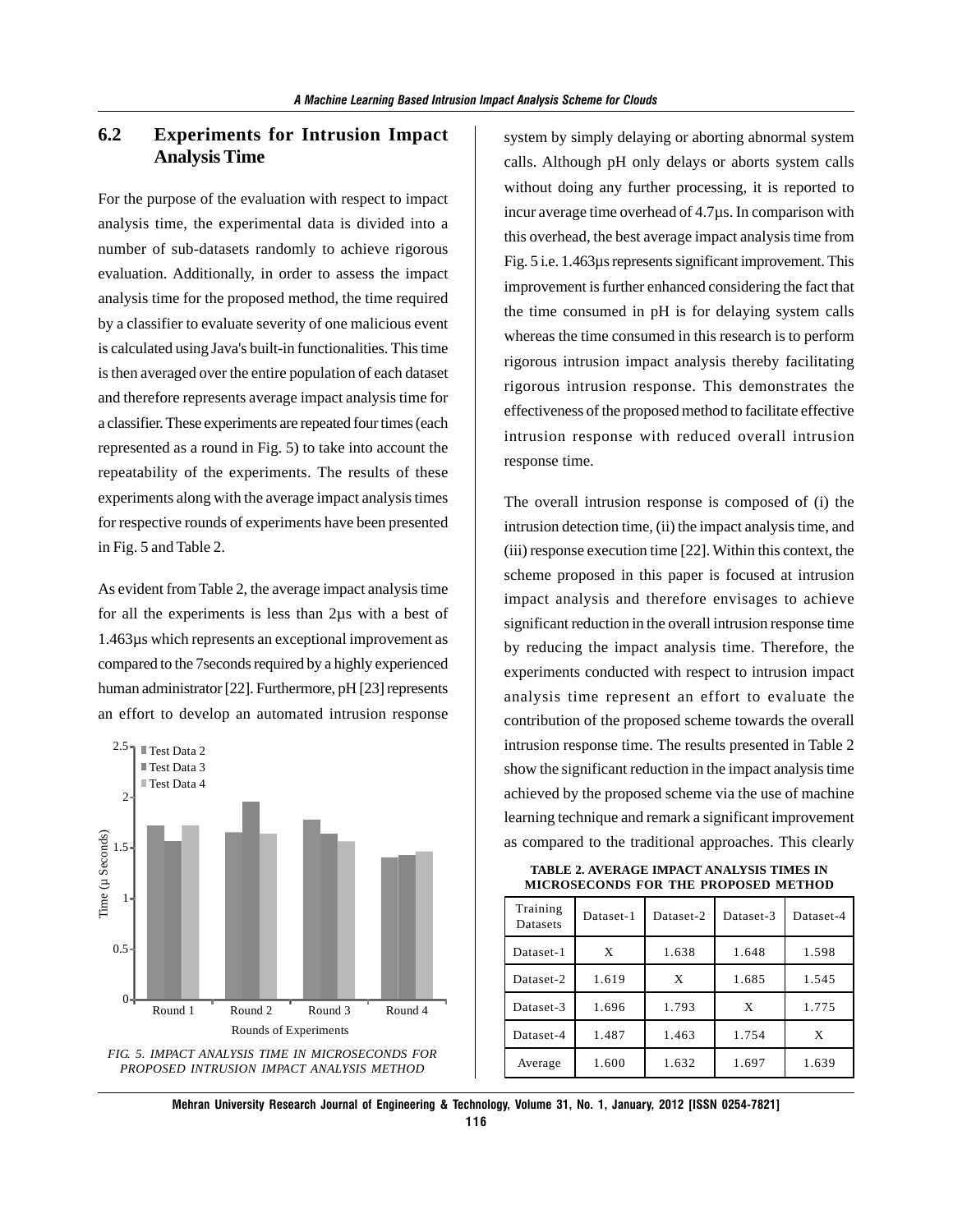indicates the contribution of the impact analysis scheme towards significant reduction in the overall intrusion response time. However, the performance of the scheme with respect to the overall intrusion response time requires an implementation of the integrated system presented in [14]. The efforts in this regard are in progress and are an integral part of our future work.

## **7. CONCLUSIONS**

Cloud computing has emerged as a novel paradigm to revolutionize the contemporary approach to computing. However, the extensive adoption of Clouds is threatened by the security challenges faced by it. This paper is focused at one such challenge i.e. intrusion impact analysis which is paramount to achieving effective intrusion response. The paper presents a novel method to address this problem for Clouds in the form of a context-aware scheme which is capable of evaluating impact of an intrusion in accordance with the security characteristics of the victim VM. The paper also presents rigorous evaluation of the method to assess the effectiveness of the scheme to achieve precise intrusion impact analysis. The results of this evaluation show high degree of effectiveness of the method to correctly determine the impact of an intrusion for a victim VM. Furthermore, the experiments also demonstrate the effectiveness and feasibility of the method to significantly reduce the overall intrusion response time. As part of current and future activities, the implementation of the proposed method is in progress with iVIC [24], a real Cloud system.

#### **ACKNOWLEDGEMENTS**

Authors are thankful to Mehran University of Engineering & Technology, Jamshoro, Pakistan, Azad Jammu & Kashmir University, and HEC, Pakistan, for support in providing funding to conduct this research work. Authors are also thankful to School of Computing, University of Leeds, facilitating the required infrastructure to conduct this research work.

#### **REFERENCES**

- [1] Goldberg, R.P., "A Survey of Virtual Machine Research", IEEE Computer, Volume 7, pp. 34-45, 1974.
- [2] Mell, P., and Grance, T., "A NIST National Definition of Cloud Computing", available at: http://csrc.nist.gov/ groups/SNS/cloud-computing/cloud-def-v15.doc
- [3] IT Cloud Services User Survey, Part-2: Top Benefits and Challenges. Available online at: http://blogs.idc.com/ie/ ?p=210, October 2008.
- [4] New IDC IT Cloud Services Survey: Top Benefits and Challenges. Available online at: http://blogs.idc.com/ie/ ?p=730, December, 2009.
- [5] Pearson, S., "Taking Account of Privacy when Designing Cloud Computing Services", Proceedings of CLOUD'09, Vancouver, Canada 978-1-4244-3713-9/09/ May 23, 2009.
- [6] Herald, R., "Privacy and Cloud Computing Challenges", Appeared in Infosec, Available online at: https:// www.infosecisland.com/blogview/3539-Privacy-and-Cloud-Computing-Challenges.html 16th April 2010.
- [7] Dournaee, B., "Taking Control of the Cloud for Your Enterprise", Intel SOA Expressway Cloud Security White Paper, 2010.
- [8] Stakhanova, N., Basu, S., and Wong, J., "A Taxonomy of Intrusion Response Systems", International Journal of Information and Security. Inderscience Publishers.
- [9] Schnackenberg, D., Holliday, H., Smith, R., et al, "Cooperative Intrusion Traceback and Response Architecture (CITRA)", Proceedings, IEEE DARPA Information Survivability Conference and Exposition (DISCEX I), 2001.
- [10] Porras, P., and Neumann, P., "EMERALD: Event Monitoring Enabling Responses to Anomalous Live Disturbances", Proceedings of the National Information Systems Security Conference, 1997.
- [11] Community Emergency Response Team, available at: http:// www.cert.org
- [12] Northcutt, S., and Novak, J., "Network Intrusion Detection: An Analyst's Handbook", 3rd edition New Riders Publishing Thousand Oaks, CA, USA ISBN:0735712654
- [13] Mell, P., and Scarfone, K., "A Complete Guide to the Common Vulnerability Scoring System" Version 2.0 available at: www.first.org/cvss/cvss-guide.html